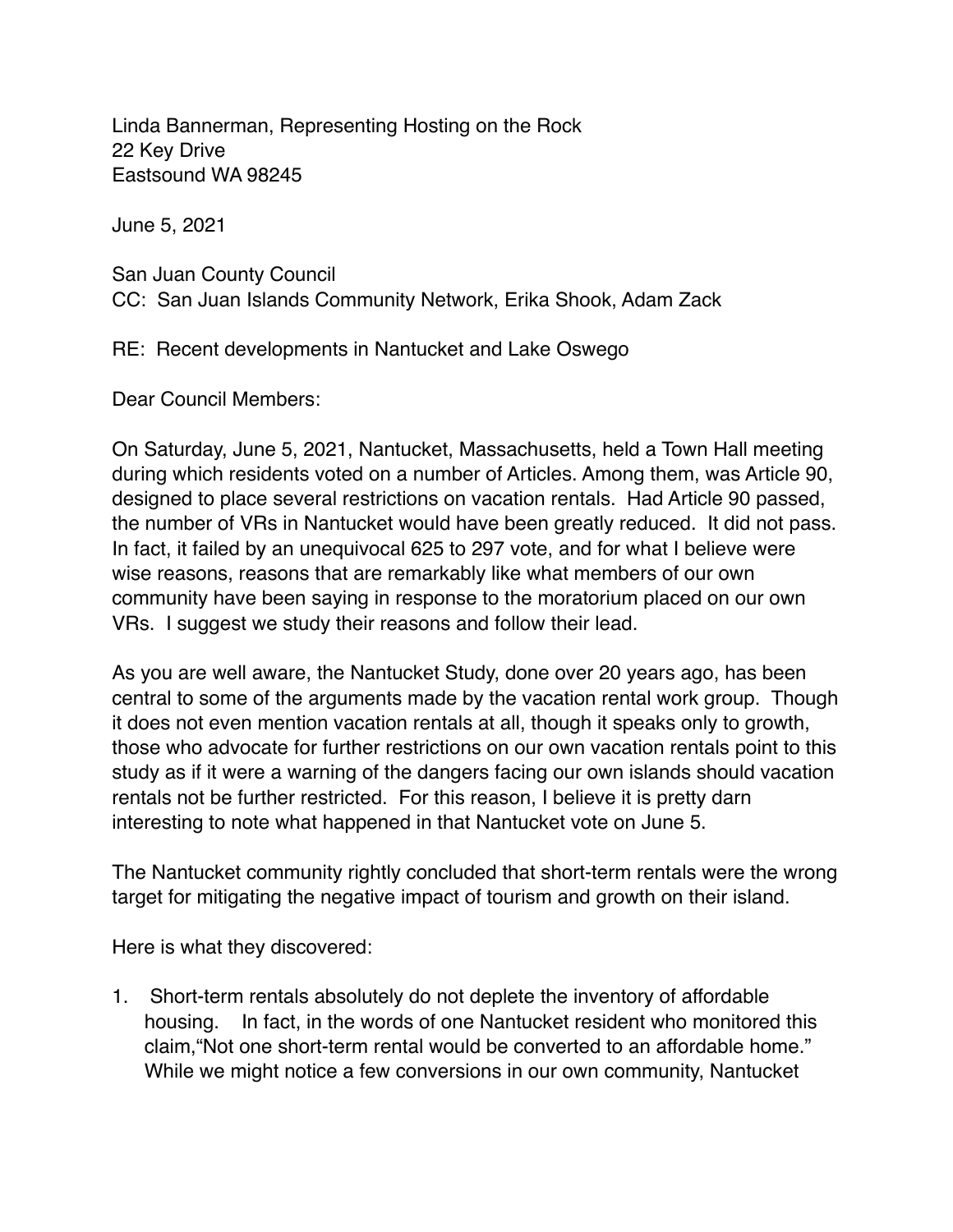discovered what we've been saying: short-term rentals and affordable housing are different products.

- 2. Allowing only residents of the island to rent out their properties as short-term rentals has hidden but deeply harmful consequences. It ensures that only those who can afford to buy or build outright can move here, greatly widening the gap between rich and poor. Ironically, this would make worse a problem we are trying to solve! It harms those who have had family homes here for years and whose family members come here for gatherings and special events when they can, and who intend to pass their well loved home down to their children. These people are often beloved members of our community whom we welcome back when they visit. It harms those who bought years ago and use the rental option as a way to gradually be able to afford to retire here. One woman at the Nantucket meeting cried, "So what happens when my elderly mother on the mainland finally gets sick enough that I will have to leave for a year or so to take care of her? Will I then be required to sell the home I cannot afford to keep because I can't rent it out?" Such restrictions likely violate important property rights like hers.
- 3. Further tax increases as a means of restricting VRs is unwise. VR owners would be forced to raise their rates making it more likely that only the wealthy will be able to visit. Those visitors who come to see family, who have moved away and want to return to visit friends, and many others would be priced right out of the market, the Nantucket people pointed out. One member of the Nantucket community who voted Yes on Article 90, said, "Maybe we only WANT to attract the people to our community who can afford to buy or rent here." Is THAT the kind of attitude we want on our islands?
- 4. Those who voted no on Article 90 included business owners who knew they could be financially ruined by limiting VRs and residents who appreciate and use those services as well. While we, here on our islands, might longingly dream that we might return to "the way things were," the fact is things have changed. We have built our own community, in part, around those tourist dollars. It would be naive to think that restricting tourists and their dollars will return us to an idyllic past and that we would not witness pain we would cause to members of our own community, including short-term rental owners who are making a modest income from their property. One Nantucket resident remarked, "Why are people complaining about the folks who earn a little from renting?" And Nantucket studied whether or not it is true that investors are sweeping in and buying up houses to rent and make big money. They